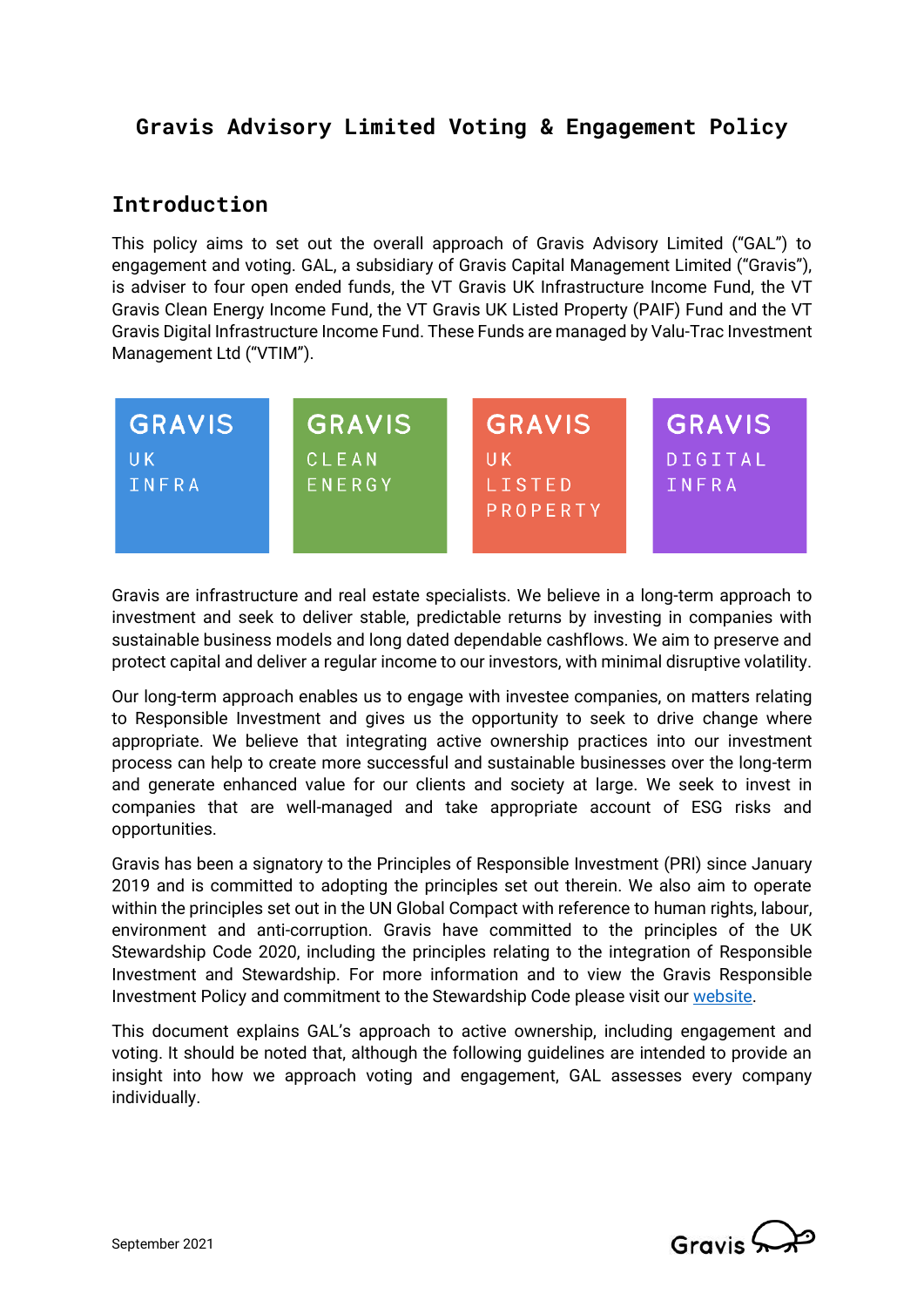# **Engagement**

GAL believes engagement is essential to achieving the best outcome for our clients. We prioritise our engagement activities based on the materiality of the issue and our exposure to the company.

## **Purpose and Objectives**

We seek to engage with the companies in which we invest to understand and provide input into the key areas we see having a material impact on long-term shareholder value creation. With regards to ESG matters, we seek to engage with companies to:

- Influence corporate practice (or identify the need to influence) on ESG issues, including encouraging enhanced ESG disclosure.
- Monitor developments in ESG practices, and progress against any ESG issues we have identified.
- Assess any deviations from our investment thesis, ensuring each company continues to comply with any ESG considerations that informed the initial investment process.
- Enhance the analysis of an entity's risk and opportunities, encouraging resilience over time.

These ESG engagement matters will likely be identified when completing an internal ESG checklist required for all holdings, as per the Gravis [Responsible Investment Policy,](https://www.graviscapital.com/uploads/regulatory-documents/210224-Gravis-Responsible-Investment-Policy_v4-1.pdf) or whilst undertaking our annual review of holdings' ESG credentials. In the case of the VT Gravis Clean Energy Income Fund, matters which require engagement may be identified during the third party screening of holdings against the Fund's [Responsible Investment Statement.](https://www.graviscapital.com/uploads/fund-documents/VT-Gravis-Clean-Energy-Income-Fund-Responsible-Investment-Statement.pdf)

## **Process**

GAL will engage with companies in a constructive way, encouraging long-term consistent dialogue rather than single one-off conversations. We aim to enhance long-term value for our clients through engagement.

The form of engagement will be decided upon on a case-by-case basis, however it is likely the engagement will form part of a broader investment opportunities conversation with company management, most likely via a call or meeting (face to face or virtually).

If we are dissatisfied with a company's response, we may escalate to written engagement with the company's Board. We additionally see voting as a means of escalation. If our concerns remain following escalation, we may look to divest our holding.

Prior to any engagement, objectives will be identified and shared internally as needed. These objectives may include:

- Increased transparency in reporting relating to ESG factors.
- Discussions surrounding Board composition and tenure.

## **Collaboration**

GAL recognises that in some cases collaborative engagement activity by shareholders may be more effective and beneficial than acting alone. As such, there may be some occasions in which GAL will work with other significant shareholders with whom we share a similar perspective, to encourage improvements.

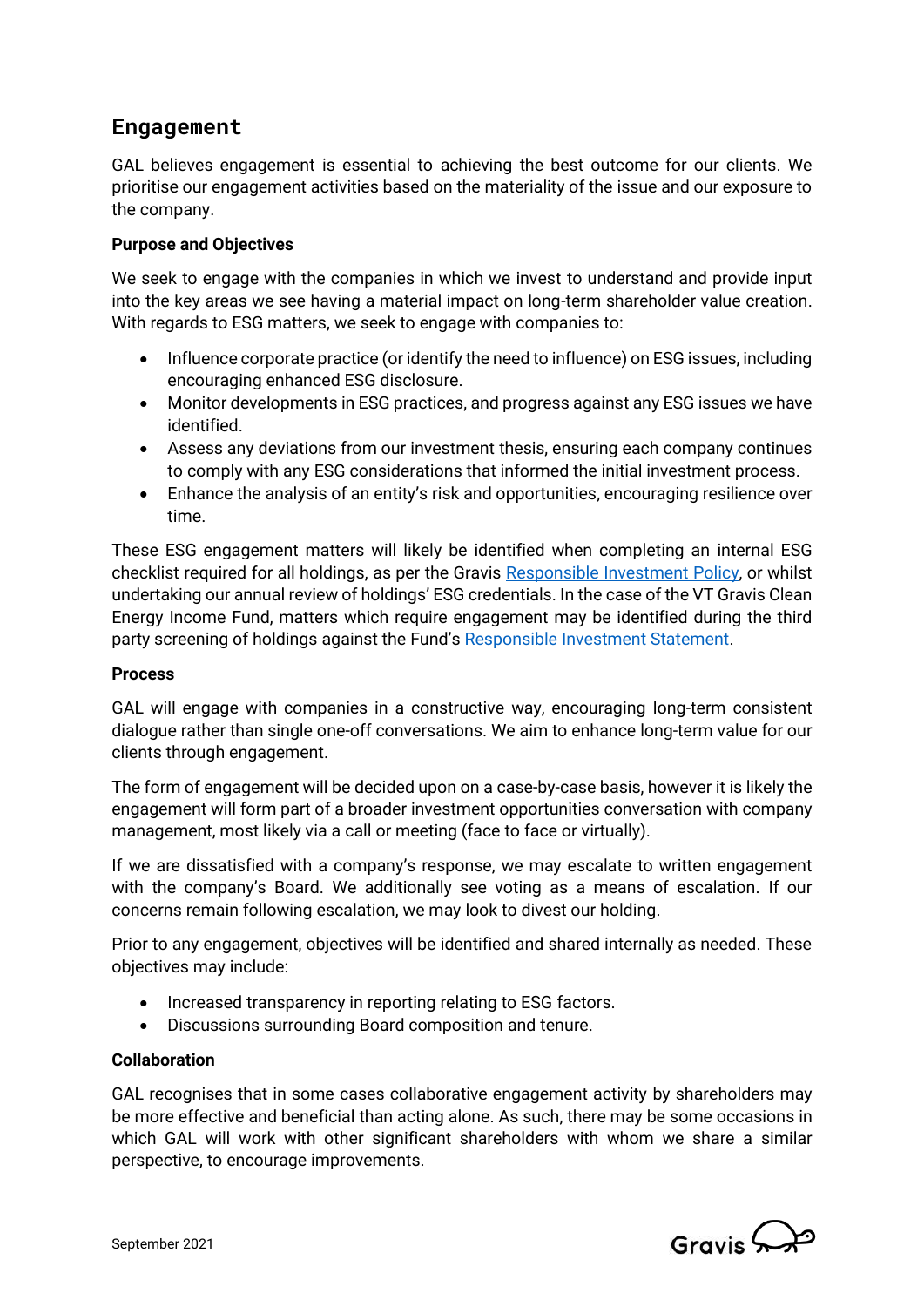## **Governance**

Responsibility for engagement lies primarily with the Lead Adviser for each of our four open ended Funds. Engagement will generally be carried out confidentially and where required, will be reported on anonymously. We have an ESG engagement tracker and aim to log ESG engagement activities. We will seek to assess our contribution to change from engagement activities as accurately as possible, aiming to differentiate our contribution from the positive developments occurring generally, this is in line with the Principles of the UK Stewardship Code 2020.

## **Voting**

Voting forms an important part of our investment strategy, demonstrated by our commitment to the PRI and adherence to the principles of the UK Stewardship Code 2020. In line with the recommendations of the PRI we believe that voting and engagement practices are interlinked, with engagement being the first step to achieve change, and voting being a means of escalation.

## **Purpose and Objectives**

Our primary aim with all voting decisions is in the long-term interests of our clients, this includes ensuring fair and honest corporate governance and the adoption of socially responsible practices. We aim to vote on all holdings at all meetings. We do not allow stock lending.

## **Process**

We will vote systematically, using voting research provided by ISS in line with their Sustainability Proxy Voting Guidelines.

Founded in 1985, ISS are global proxy voting specialists. With over 2,000 institutional clients , ISS covers approximately 45,000 meetings in 115 markets, delivering proxy research and vote recommendations and executing more than 12.2 million ballots, representing 3.9 trillion shares. The ISS team is made up of over 400 governance analysts, located in 29 offices around the world, enabling the provision of global coverage with local market expertise.

Typically, we will vote in line with the ISS Sustainability Proxy Voting Guidelines. These guidelines are tailored for investors concerned with portfolio value preservation and enhancement through the incorporation of sustainability factors, voting not only with economic returns and good corporate governance in mind, but also with ensuring corporate activities and practices are aligned with the broader objectives of society.

The ISS Sustainability Policy seeks to promote support for recognised global governing bodies promoting sustainable business practices advocating stewardship of environment, fair labour practices, non-discrimination, and the protection of human rights. Generally, ISS's Sustainability Policy will take as its frame of reference internationally recognised sustainability-related initiatives such as the United Nations Environment Programme Finance Initiative (UNEP FI), United Nations Principles for Responsible Investment (UNPRI), United Nations Global Compact, Global Reporting Initiative (GRI), Carbon Principles, International Labour Organization Conventions (ILO), CERES Roadmap for Sustainability, Global Sullivan Principles, MacBride Principles, and environmental and social European Union Directives. Each of these efforts promote a fair, unified and productive reporting and compliance environment which advances positive corporate ESG actions that promote practices that